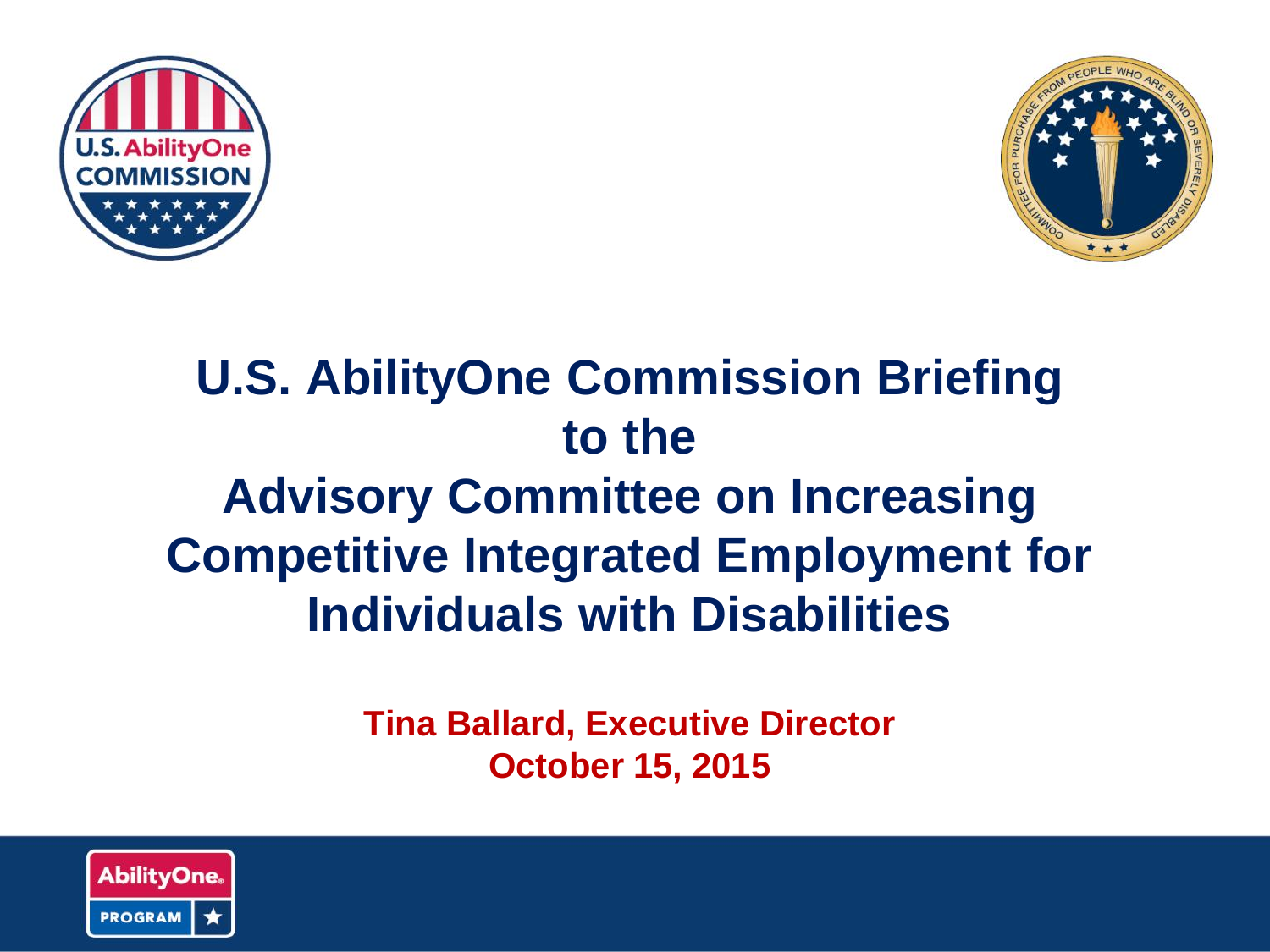

### **AbilityOne Program Facts**

- Employed more than 45,000 Americans who are blind or who have significant disabilities in FY 2014
- Enabling Act passed 1938, updated 1971
- Program uses a Public-Private Structure (statutory)
	- U.S. AbilityOne Commission has Federal oversight
- AbilityOne jobs in all 50 states, Puerto Rico and Guam
- Average hourly wage \$12.41 in FY 2014



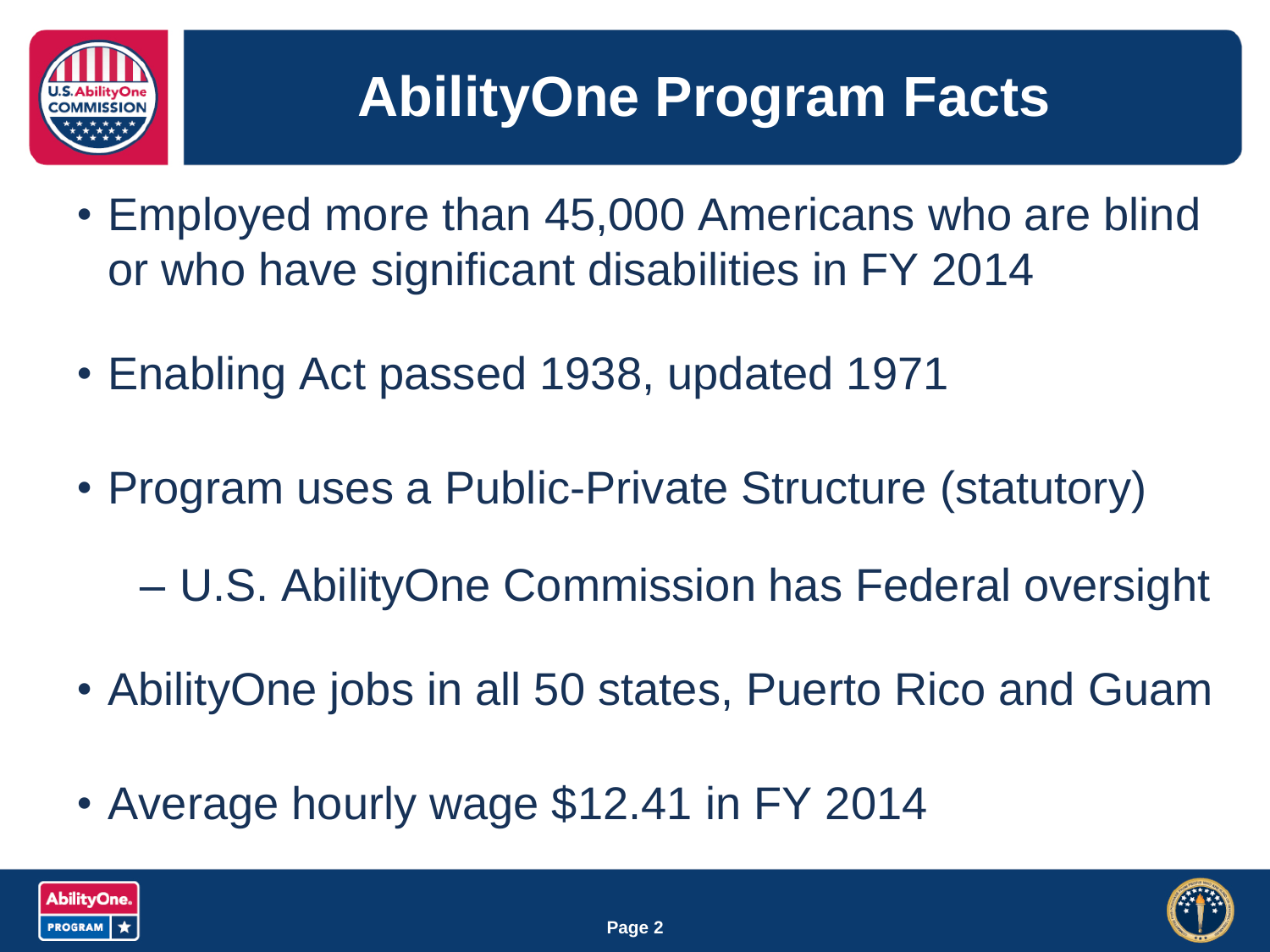

#### **Areas of Agreement**

- The Commission's Quality Work Environment (QWE) Initiative is well aligned with many public policy concepts identified in the Advisory Committee's draft report.
- The Commission's QWE Guiding Principles state:

People who are blind or significantly disabled should have…

• Opportunities to do the work of their choice with appropriate supports and/or workplace flexibilities, alongside non-disabled employees where all workers receive competitive wages and benefits, either with their current employer or other community-based businesses;…



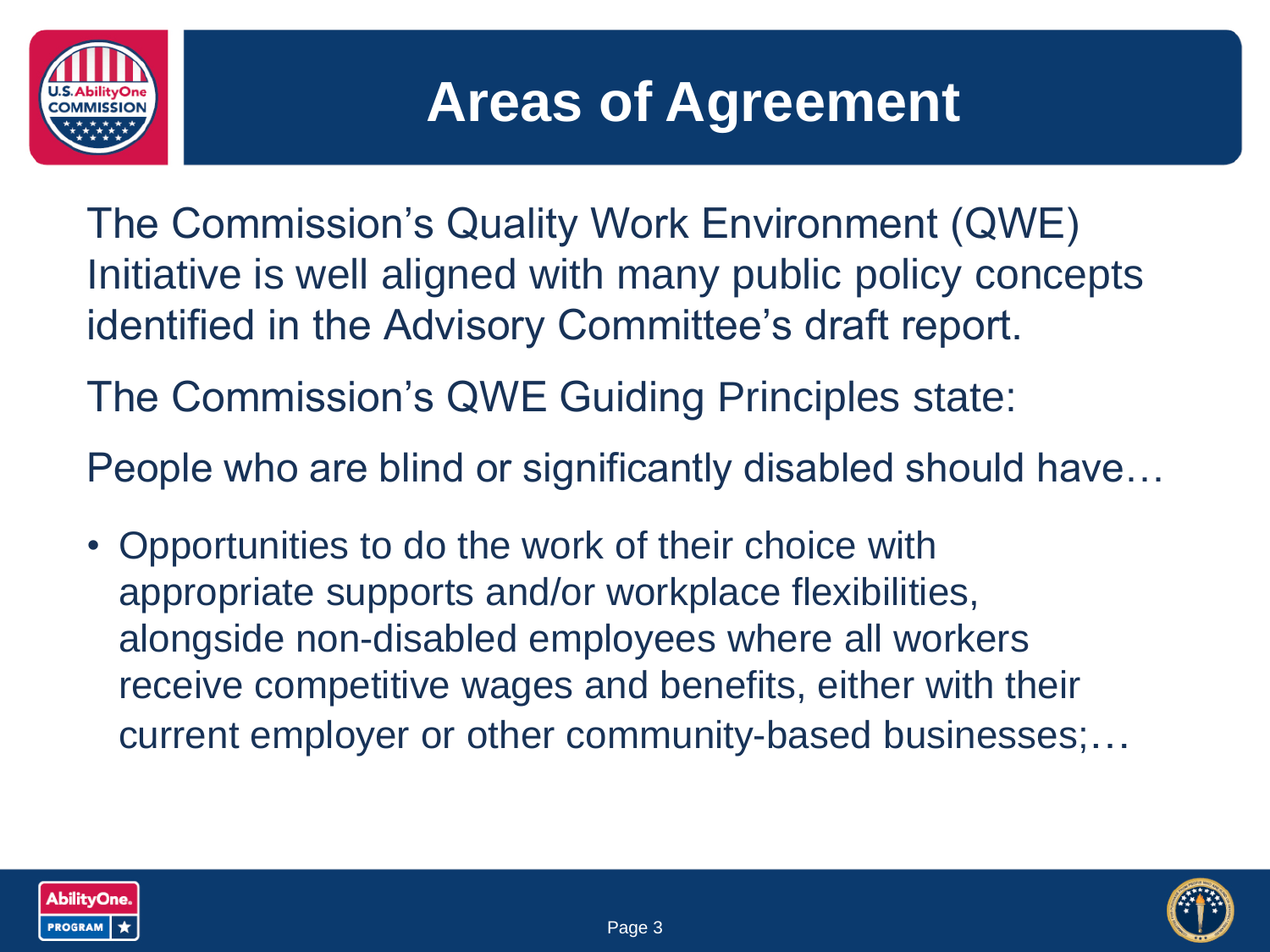

#### **Areas of Agreement**

The Commission's QWE Guiding Principles state:

People who are blind or significantly disabled should have…

- Ongoing training opportunities that make employment with other community-based businesses possible, by teaching job skills and social skills, as well as promoting the worker's leadership and management potential
- A clear path to career advancement opportunities, which details what opportunities are available and the steps the worker must accomplish to achieve promotion in a reasonable time period



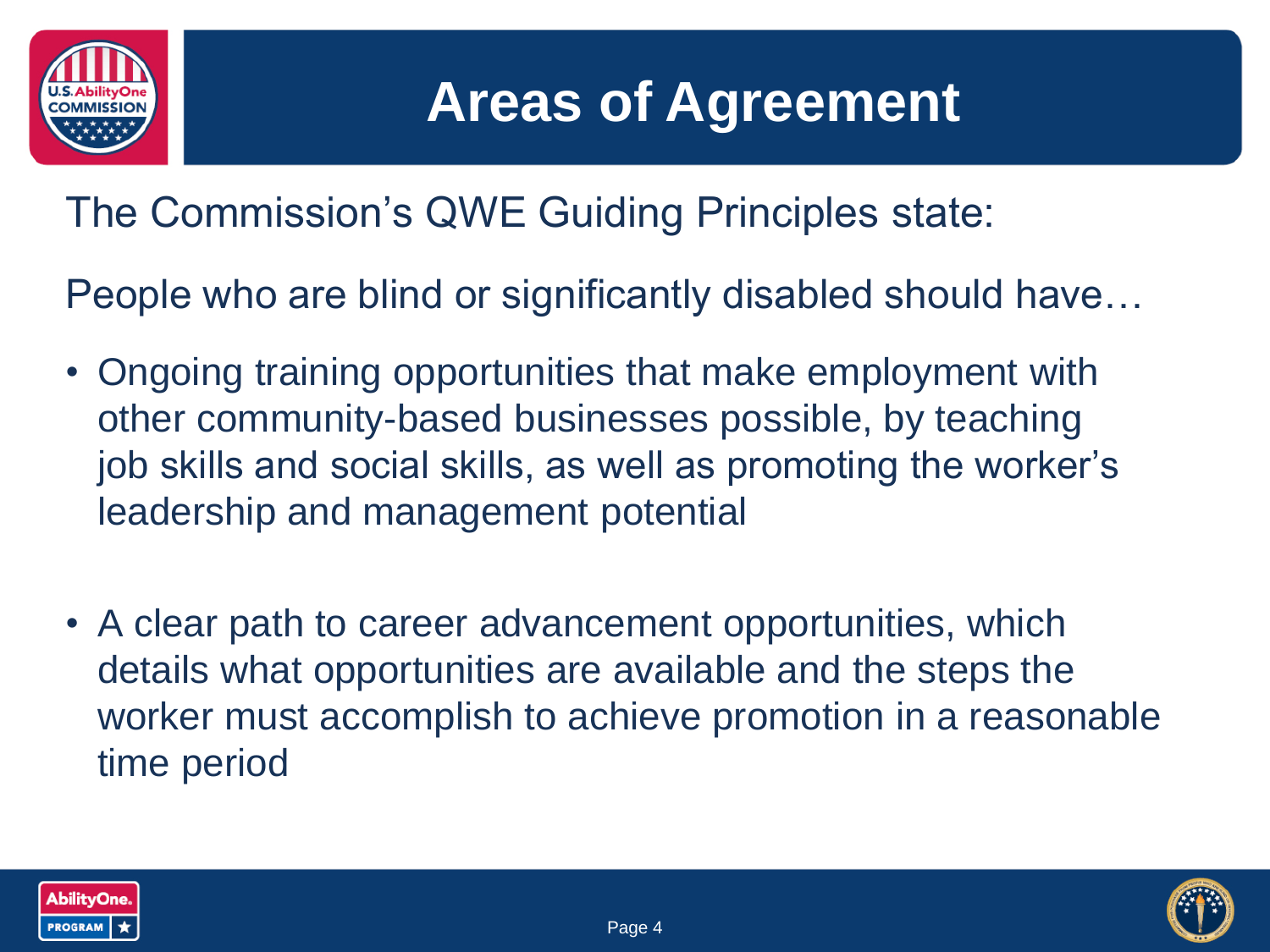

# **Areas of Agreement**

Other areas of agreement between the Commission and the Advisory Committee's Draft Report:

- Increasing integration through a lower direct labor hour ratio for the AbilityOne Program (Requires statutory change)
- Enhancing accountability through establishment of an Office of Inspector General for the Program (Requires statutory change)



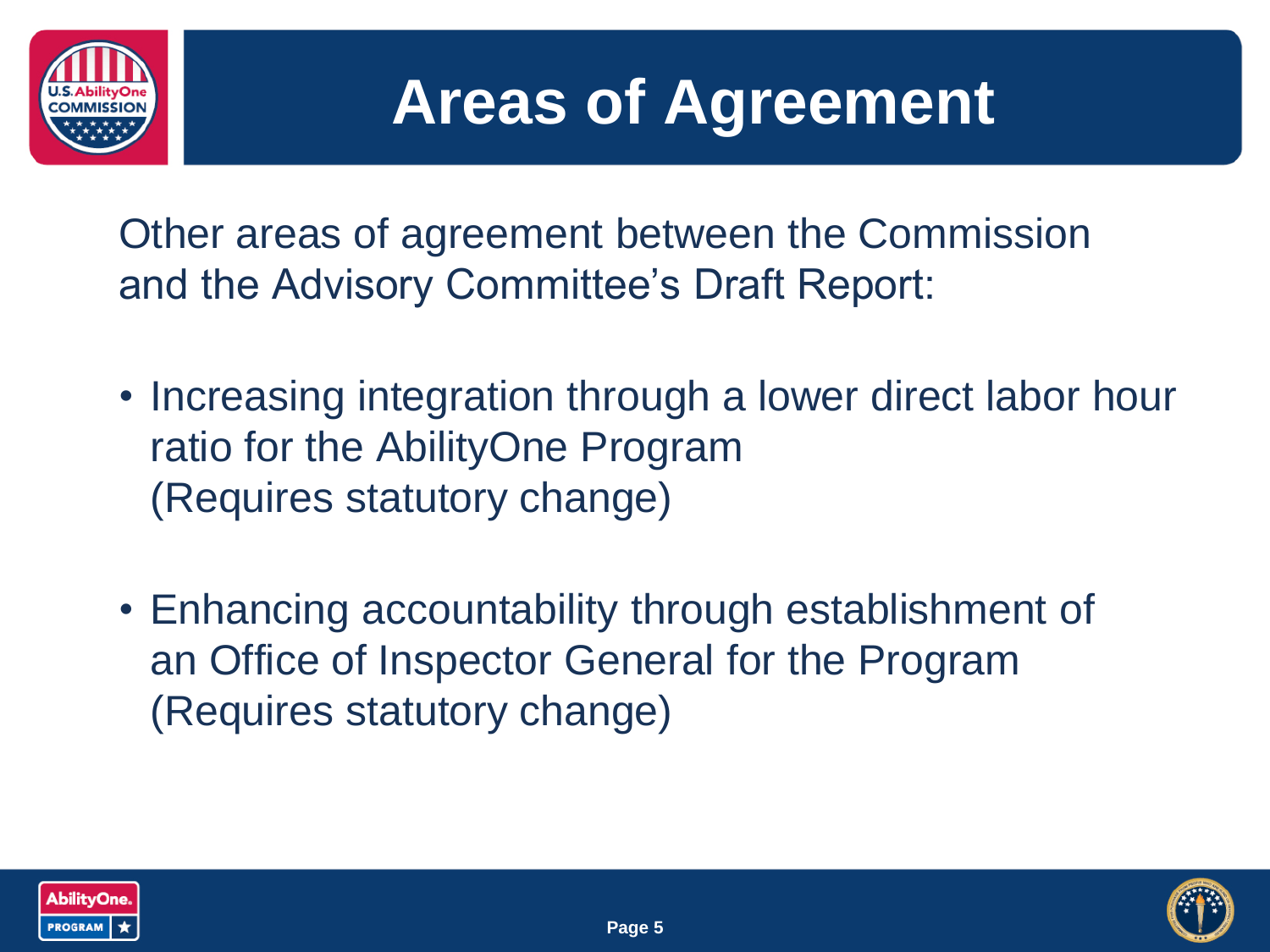

#### **Differing Perspectives**

The Commission has a different perspective on several issues discussed in Advisory Committee's Draft Report and in Advisory Committee public meetings:

- The AbilityOne Program provides REAL jobs
	- Progressive positions in careers such as IT support, contract administration and mechanical maintenance
- AbilityOne sales of products and services are not funds available to other employment programs
- AbilityOne nonprofit agencies make thousands of placements into competitive and supported employment



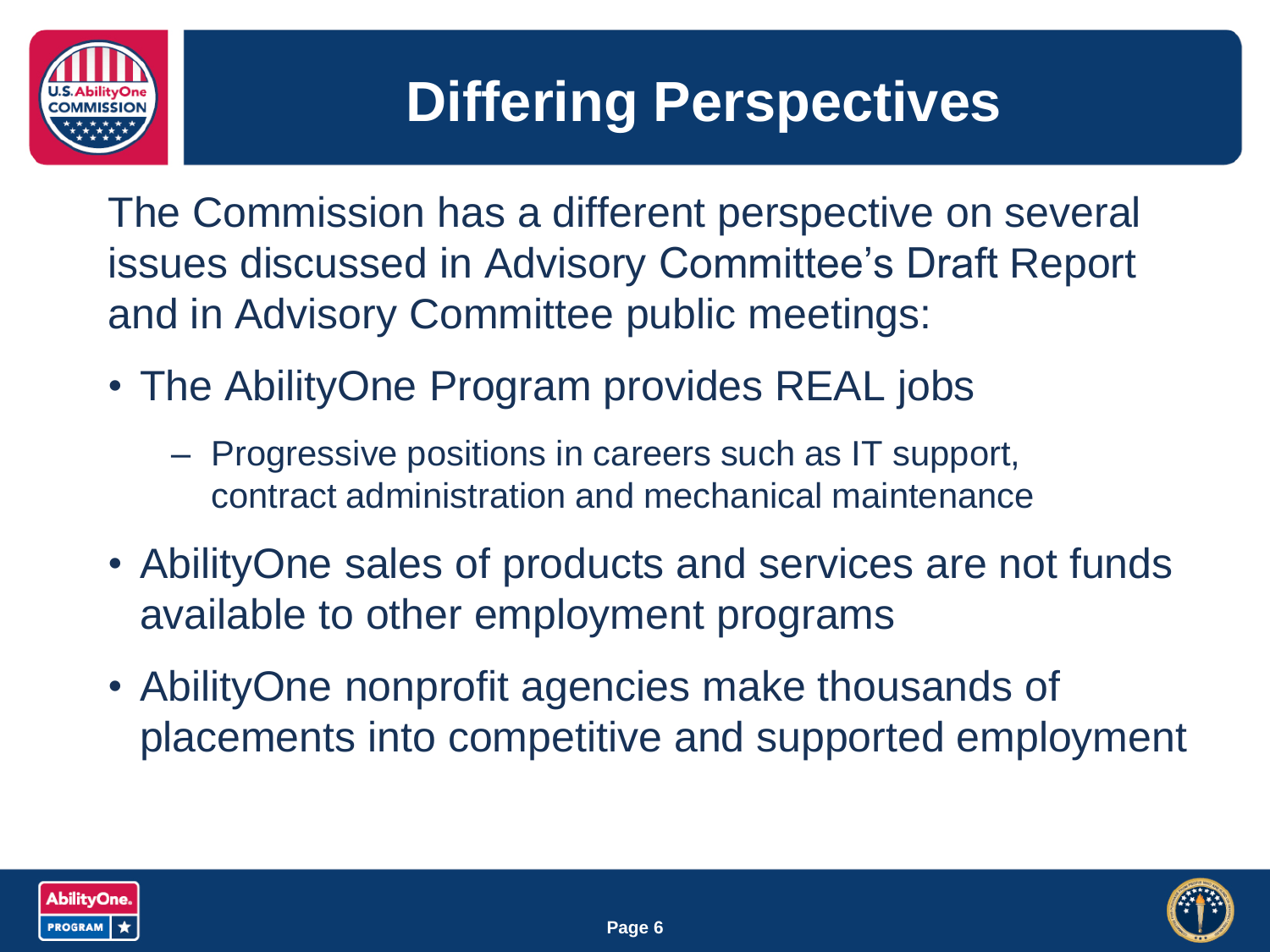

# **Placements**

| <b>Fiscal Year</b>                                           | 2010   | 2011   | 2012   | 2013   | 2014   |
|--------------------------------------------------------------|--------|--------|--------|--------|--------|
| <b>AbilityOne Competitive Placements</b>                     | 1,889  | 1,396  | 1,370  | 1,428  | 1,276  |
| <b>AbilityOne Supported Placements</b>                       | 1,001  | 687    | 775    | 790    | 660    |
| <b>Non-AbilityOne Competitive Placements</b>                 | 4,023  | 4,306  | 3,864  | 4,362  | 3,141  |
| Non-AbilityOne Supported Placements                          | 2,889  | 2,831  | 2,820  | 2,992  | 3,274  |
| <b>Direct Competitive Placements</b>                         | 8,571  | 9,155  | 8,446  | 9,265  | 8,923  |
| <b>Direct Supported Placements</b>                           | 5,162  | 5,589  | 5,657  | 5,649  | 6,339  |
| <b>Total – All Placements</b><br>(Competitive and Supported) | 22,834 | 23,964 | 22,935 | 24,486 | 23,613 |



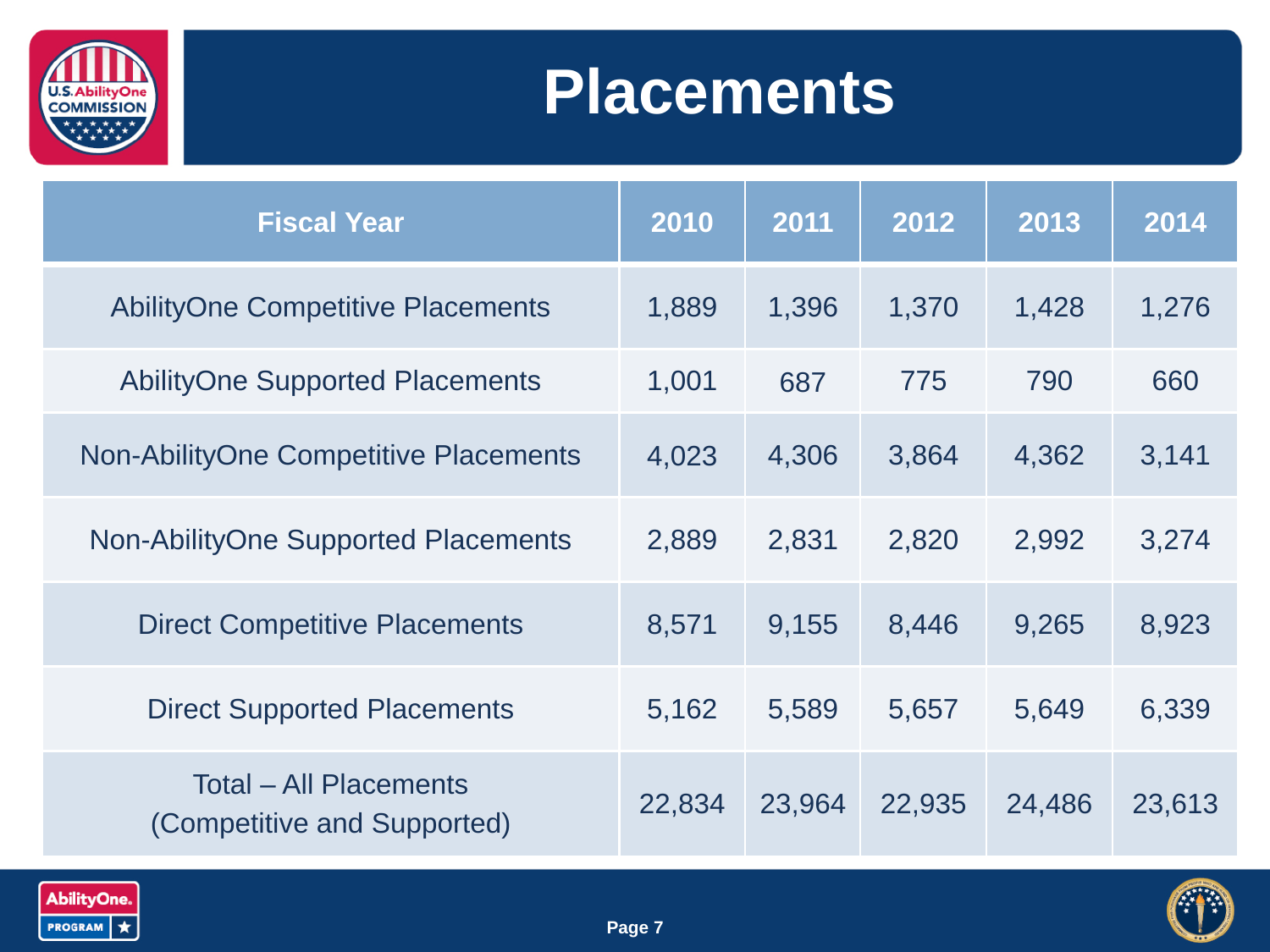

### **Summary: Over the Past Five Years**

- AbilityOne NPAs:
	- Placed nearly 118,000 people on competitive jobs
	- Paid nearly \$5B to those workers in wages
	- Paid \$2.76B to AbilityOne employees
		- Includes more than 5,400 promotions to higher paying and/or supervisory positions
	- In total, paid nearly \$10B in wages and benefits to people placed and to people employed on AbilityOne jobs



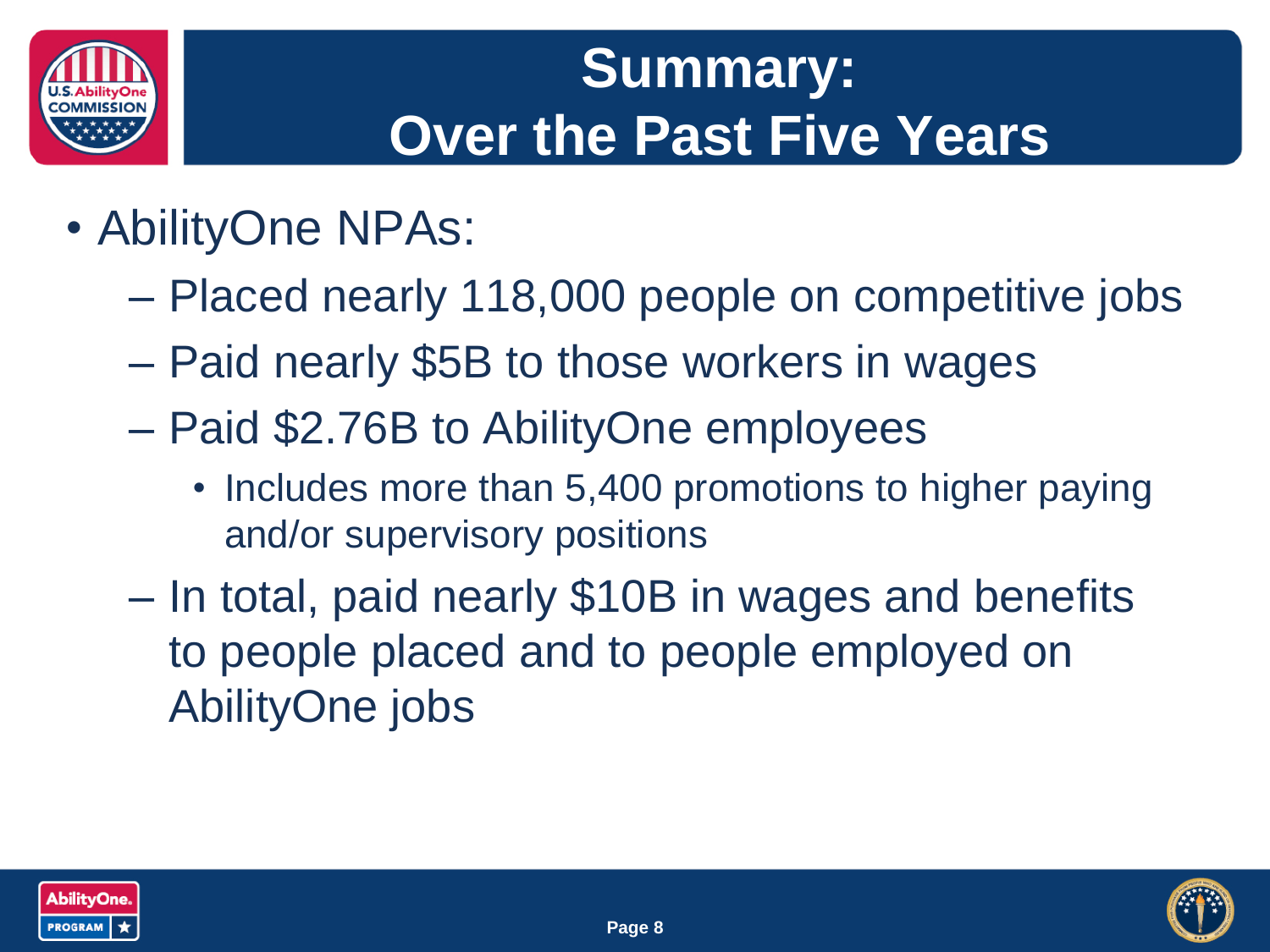

### **Differing Perspectives**

The Commission has a different perspective on several issues discussed in Advisory Committee's Draft Report and in Advisory Committee public meetings:

- To accurately represent AbilityOne wages, the report should include the middle and higher end of the range:
	- On average, more than 85% earn at least \$10.10/hour
	- Some employees with significant disabilities earn annual salaries of \$30K - \$75K
- Increasing competitive integrated employment does not require eliminating current AbilityOne employment; we support people having more choices, not fewer